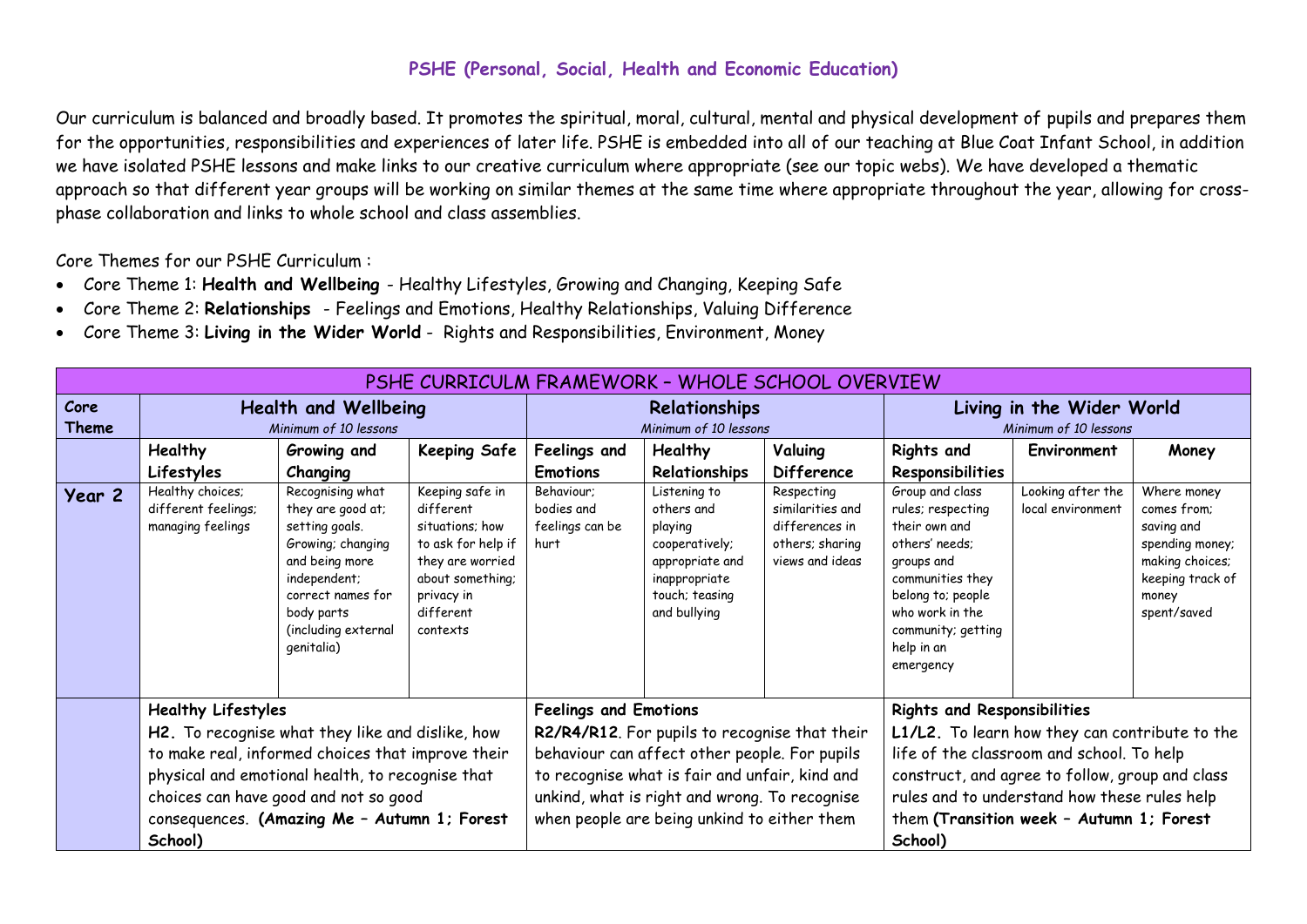| H4. To learn about good and not so good feelings,                                                                    | or others, how to respond, who to tell and     | L3. To understand that people and other living   |
|----------------------------------------------------------------------------------------------------------------------|------------------------------------------------|--------------------------------------------------|
| a vocabulary to describe their feelings to others                                                                    | what to say. (Pirates - Summer 1)              | things have rights and that everyone has         |
| and simple strategies for managing feelings (WS                                                                      | R11. To learn that people's bodies and         | responsibilities to protect those rights         |
| assembly Spring 2)                                                                                                   | feelings can be hurt (including what makes     | (including protecting others' bodies and         |
| Growing and Changing                                                                                                 | them feel comfortable and uncomfortable)       | feelings; being able to take turns, share and    |
| H3. To think about themselves, to learn from                                                                         | t (Whole school assembly 'The Huge Bag of      | understand the need to return things that have   |
| their experiences, to recognise and celebrate                                                                        | Worries' Aut 1. WS assembly 'Anti Bullying     | been borrowed) (Space - Spring 2; Forest         |
| their strengths and set simple but challenging                                                                       | Week' with IBSS Aut 2. WS assembly and         | School; RE WASY2d Questions that puzzle          |
| goals (Amazing Me - Autumn 1; Forest School;                                                                         | activities: Internet Safety Day Spring 1.      | us)                                              |
| RE UC 1.2 Creation Who made the World?)                                                                              | NSPCC PANTS campaign Summer )                  | L4. For pupils to learn that they belong to      |
| H8/H9. To learn about the process of growing                                                                         |                                                | various groups and communities such as family    |
| from young to old and how people's needs change.                                                                     |                                                | and school (Blue Coat Festival - Spring 1)       |
| To learn about growing and changing and new                                                                          | <b>Healthy Relationships</b>                   | L10. About the 'special people' who work in      |
| opportunities and responsibilities that increasing                                                                   | R6/R7. To learn to listen to other people and  | their community and who are responsible for      |
| independence may bring (Dinosaurs - Spring 1;                                                                        | play and work cooperatively (including         | looking after them and protecting them; how      |
| Forest School)                                                                                                       | strategies to resolve simple arguments         | people contact those special people when they    |
| H10. To know the names for the main parts of the                                                                     | through negotiation). To learn to offer        | need their help, including dialling 999 in an    |
| body (including external genitalia) and the bodily                                                                   | constructive support and feedback to others    | emergency (Fire: visit from fire service -       |
| similarities and differences between boys and                                                                        | (RE WASY2c Beginning to learn about            | Autumn 2; RE WASY2C Beginning to Learn           |
| girls (Amazing Me - Autumn 1)                                                                                        | Islam; Forest School; WS Christian values      | about Islam)                                     |
| <b>Keeping Safe</b>                                                                                                  | assemblies)                                    | Environment                                      |
| H12. To learn rules for and ways of keeping                                                                          | R10. To judge what kind of physical contact is | L5. To learn about what improves and harms       |
| physically and emotionally safe including                                                                            | acceptable, comfortable, unacceptable and      | their local, natural and built environments and  |
| responsible ICT use and online safety, road safety,                                                                  | uncomfortable and how to respond (including    | develop strategies and skills needed to care for |
| cycle safety and safety in the environment, rail,                                                                    | who to tell and how to tell them) (WS Anti     | these (including conserving energy) (Fire -      |
| water and fire safety (Fire - Autumn 2; Forest                                                                       | bullying week, NSPCC PANTS campaign            | Autumn 2; Forest School; RE UC1.2 Creation       |
| School)                                                                                                              | Summer 1, WS assembly and follow up            | Who made the World?)                             |
| H13/H14/H15. To recognise people who look after them,                                                                | discussion and circles of support activity)    | Money                                            |
| their family networks, who to go to if they are worried                                                              | R13/R14. To learn that there are different     | L6/L7. To learn that money comes from            |
| and how to attract their attention. To understand about                                                              | types of teasing and bullying, that these are  | different sources and can be used for different  |
| the ways that pupils can help the people who look after                                                              | wrong and unacceptable. To develop strategies  | purposes, including the concepts of spending     |
| them to more easily protect them. To recognise that they<br>share a responsibility for keeping themselves and others | to resist teasing or bullying, if they         | and saving. To learn about the role money plays  |
| safe, when to say, 'yes', 'no', 'I'll ask' and 'I'll tell' including                                                 | experience or witness it, and whom to go to    | in their lives including how to keep it safe,    |
| knowing that they do not need to keep secrets. (Whole                                                                | and how to get help (Pirates - Summer 1)       | choices about spending or saving money and       |
| school assembly 'The Huge Bag of Worries' Aut                                                                        | <b>Valuing Difference</b>                      | what influences those choices. (Pirates -        |
| 1. WS assembly 'Anti Bullying Week' with IBSS                                                                        | R5. For pupils to share their opinions on      | Summer 1)                                        |
| Aut 2. WS assembly and activities: Internet                                                                          | things that matter to them and explain their   |                                                  |
|                                                                                                                      |                                                |                                                  |